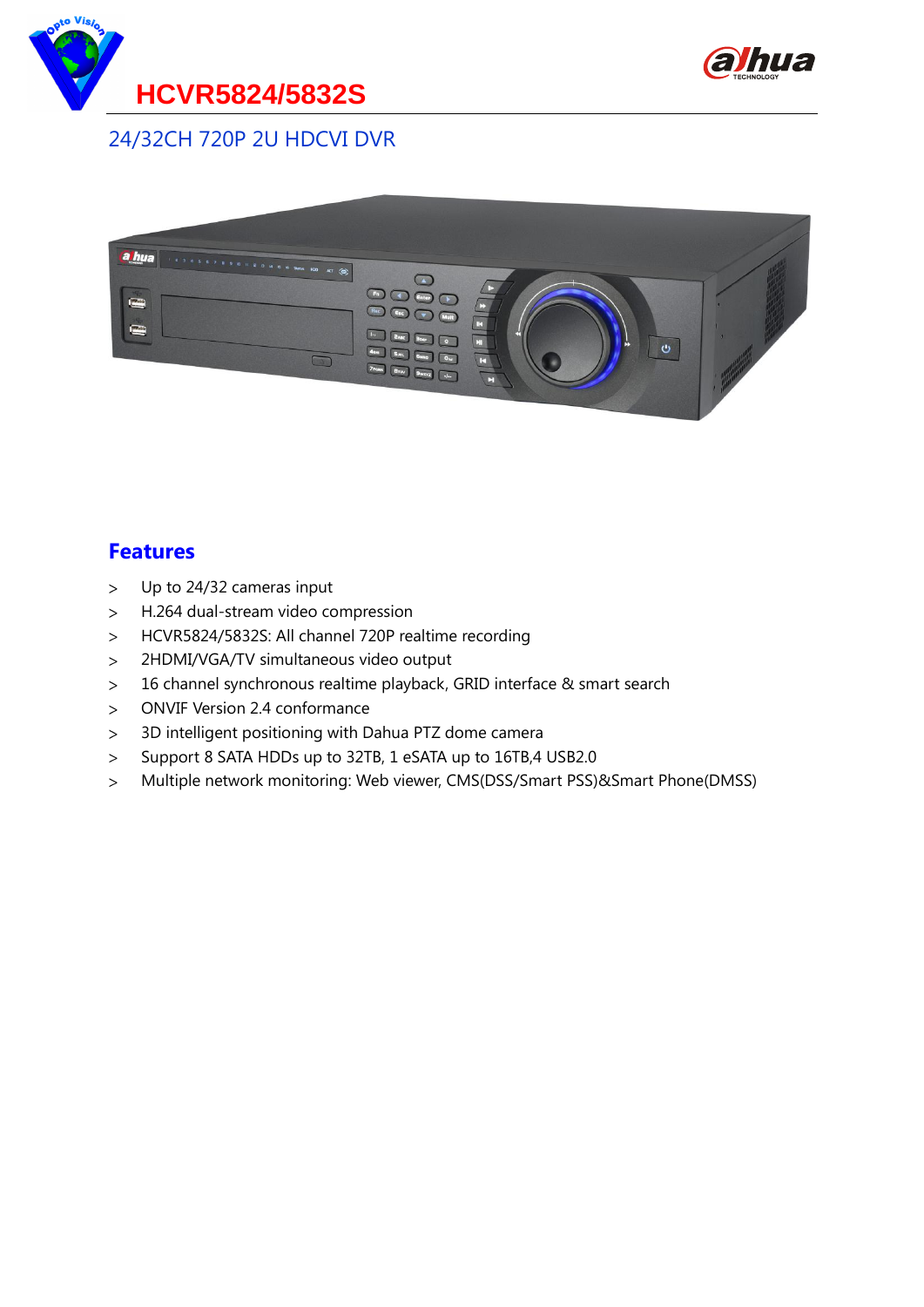

# **HCVR5824/5832S**

## **Technical Specifications**

| <b>Model</b>                       |              | DH-HCVR5824S                                                                    | DH-HCVR5832S     |  |
|------------------------------------|--------------|---------------------------------------------------------------------------------|------------------|--|
| <b>System</b>                      |              |                                                                                 |                  |  |
| Main Processor                     |              | Embedded processor                                                              |                  |  |
| <b>Operating System</b>            |              | <b>Embedded LINUX</b>                                                           |                  |  |
| <b>Video</b>                       |              |                                                                                 |                  |  |
| Input                              |              | 24 channel, BNC                                                                 | 32 channel, BNC  |  |
| Standard                           | <b>HDCVI</b> | 1080P/720P HDCVI Camera                                                         |                  |  |
| IP                                 |              | 1080P/720P/D1/CIF IP Camera                                                     |                  |  |
| <b>Audio</b>                       |              |                                                                                 |                  |  |
| Input                              |              | 16 channel, BNC                                                                 |                  |  |
| Output                             |              | 1 channel, BNC                                                                  |                  |  |
| Two-way Talk                       |              | 1 channel Input,1 channel Output, BNC                                           |                  |  |
| <b>Display</b>                     |              |                                                                                 |                  |  |
| Interface                          |              | 2 HDMI, 1 VGA, 1 TV                                                             |                  |  |
| Resolution                         |              | 1920×1080, 1280×1024, 1280×720, 1024×768                                        |                  |  |
| Display Split                      |              | 1/4/8/9/16/25                                                                   | 1/4/8/9/16/25/36 |  |
| Privacy Masking                    |              | 4 rectangular zones (each camera)                                               |                  |  |
| <b>OSD</b>                         |              | Camera title, Time, Video loss, Camera lock, Motion detection, Recording        |                  |  |
| <b>Recording</b>                   |              |                                                                                 |                  |  |
| Video/Audio                        |              | H.264/G.711                                                                     |                  |  |
| Compression                        |              |                                                                                 |                  |  |
| Record                             | Main         | 720P/960H/D1/HD1/2CIF/CIF(1~25/30fps)                                           |                  |  |
| Rate                               | Stream:      |                                                                                 |                  |  |
|                                    | Extra        | CIF/QCIF(1~25/30fps)                                                            |                  |  |
|                                    | Stream       |                                                                                 |                  |  |
| <b>Bit Rate</b>                    |              | 48~4096Kb/s                                                                     |                  |  |
| Record Mode                        |              | Manual, Schedule(Regular(Continuous), MD), Stop                                 |                  |  |
| Record Interval                    |              | 1~60 min (default: 60 min), Pre-record: 1~30 sec, Post-record: 10~300 sec       |                  |  |
| <b>Video Detection &amp; Alarm</b> |              |                                                                                 |                  |  |
| <b>Trigger Events</b>              |              | Recording, PTZ, Tour, Alarm out, Video Push, Email, FTP, Snapshot, Buzzer       |                  |  |
|                                    |              | & Screen tips                                                                   |                  |  |
| Video Detection                    |              | Motion Detection, MD Zones: 396(22×18), Video Loss & Camera Blank               |                  |  |
| Alarm Input                        |              | 16 channel                                                                      |                  |  |
| Relay Output                       |              | 6 channel                                                                       |                  |  |
| <b>Playback &amp; Backup</b>       |              |                                                                                 |                  |  |
| Sync Playback                      |              | 1/4/8/16                                                                        |                  |  |
| Search Mode                        |              | Time/Date, MD & Exact search (accurate to second)                               |                  |  |
| <b>Playback Functions</b>          |              | Play, Pause, Stop, Rewind, Fast play, Slow play, Next file, Previous file, Next |                  |  |
|                                    |              | camera, Previous camera, Full screen, Repeat, Shuffle, Backup selection,        |                  |  |
|                                    |              | Digital zoom                                                                    |                  |  |
| Backup Mode                        |              | USB Device/eSATA Device/Internal SATA burner/Network                            |                  |  |
| <b>Network</b>                     |              |                                                                                 |                  |  |